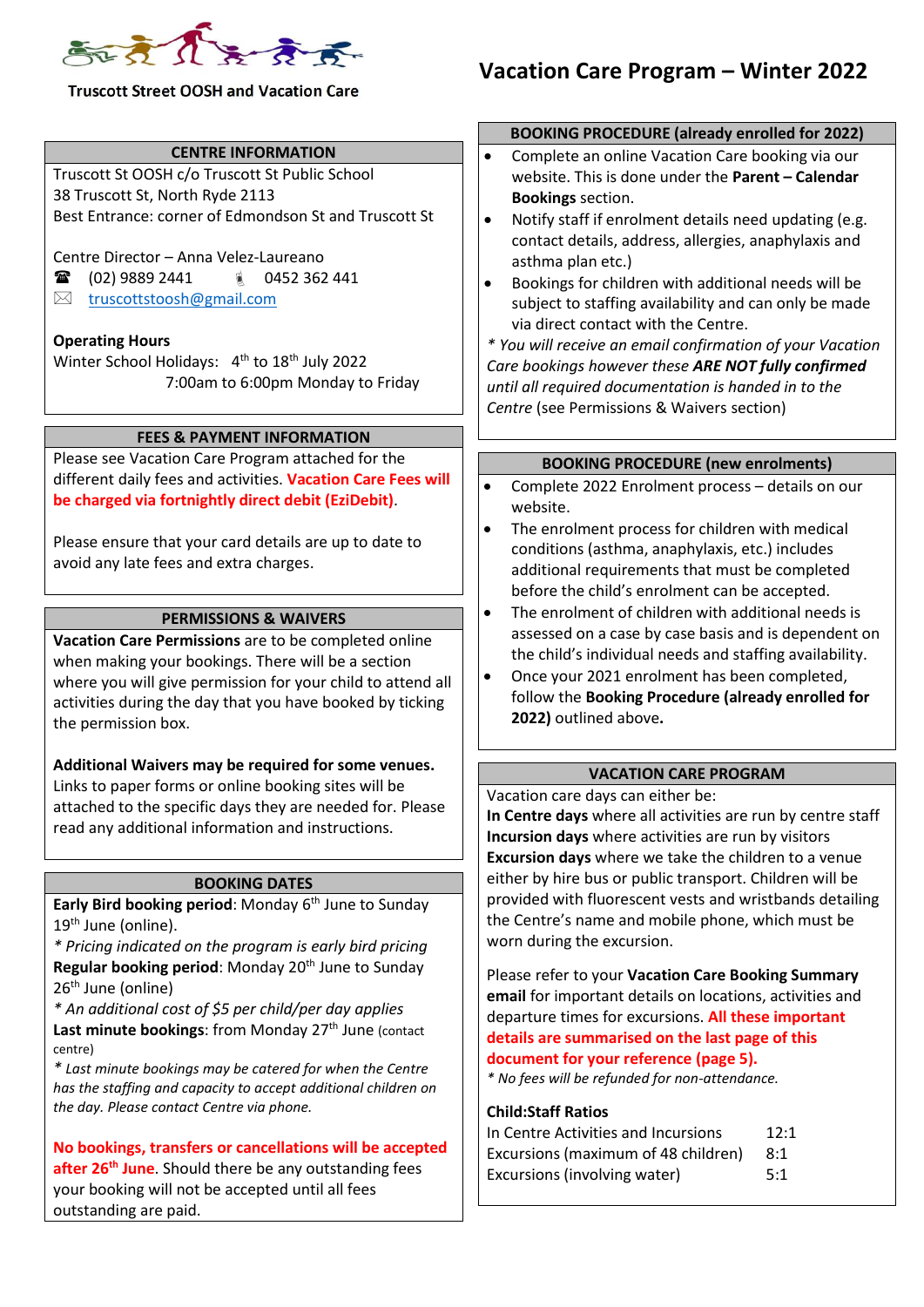

## **Vacation Care Program – Winter 2022**

#### **WHAT TO BRING**

### **Please bring daily (In Centre, Incursion, Excursion)**

- Morning tea and lunch (unless stated otherwise)
- Enclosed shoes
- Hat
- Rain coat
- Comfortable sun safe clothing (no sleeveless tops)

#### **Extra Reminders for Excursions**

- Children need to bring a backpack to carry on excursions. Plastic bags, handbags and shoulder bags are not suitable.
- Please do not supply your children with money. Children will not be able to make purchases during excursions.

#### **Please do not bring**

- **Expensive toys**
- Electronic devices may not be used at the Centre (unless specifically requested as part of the program)

*\* The centre will not take responsibility for broken, damaged or lost items.*

#### **THE CENTRE PROVIDES**

- Breakfast cereal daily until 8:30am
- Light afternoon tea and fruit platter
- Lunch if indicated in program
- 50+ sun block applied throughout the day

#### **MEALS AND DIETARY NEEDS**

Vacation Care days are jam packed with activities and can be quite long for the children, so please ensure that you are providing them with **enough food to get them through the whole day.**

Children with additional dietary requirements must have a Diet Form filled out prior to starting.

**Please be aware that children with severe nut allergies attend the service during Vacation Care. Parents, please ensure that no packed food contains nuts (this includes peanut butter, Nutella etc.)**

#### **OTHER INFORMATION**

#### **Safety Checks & Risk Assessments**

Safety checks and risk assessments are completed by Centre staff for all excursions, incursions and major activities undertaken at the Centre. This enables staff to be aware of the potential risks, help minimise risk and develop strategies to care for the children.

#### **Policies & Procedures**

Our Policies and Procedures for Vacation Care remain consistent with our Before and After School Care Service (i.e. Supervision, Communication, Sun Safety, Medication, etc). These Policies and Procedures are available to you on our sign in table.

#### **Photography & Video**

Photos and video footage of children participating in activities may be taken by staff over the Vacation Care period. This material may be used for our newsletters, notice boards, our website, and other promotional use for the Centre.

#### **IMPORTANT REMINDERS**

#### **Signing IN and OUT**

- Children **must be signed IN and OUT** of the centre everyday by a **person 18 years or older**. This is compulsory and a legal requirement.
- Persons collecting children from the Centre must be identified by name on the Enrolment Form. **All persons collecting children who are not already known to staff on duty will need to supply us with photo identification**.
- Please understand that by signing your child into care at our Centre you are agreeing that your child is well and fit to participate in play. If, in the opinion of the Centre Director or Responsible Person, **your child is not fit to attend or becomes unwell, you will be called to collect your child**.
- Please notify the centre if your child will not be attending during their booked days.

#### **Program Details**

- Please refer to your Booking Confirmation email and activity summary page (page 6 of this document) for important details on locations, activities and departure times for excursions.
- Please **ensure that your child arrives at the centre at the time specified for excursions**. We are **not able to wait for late families**, so please ensure that you are on time.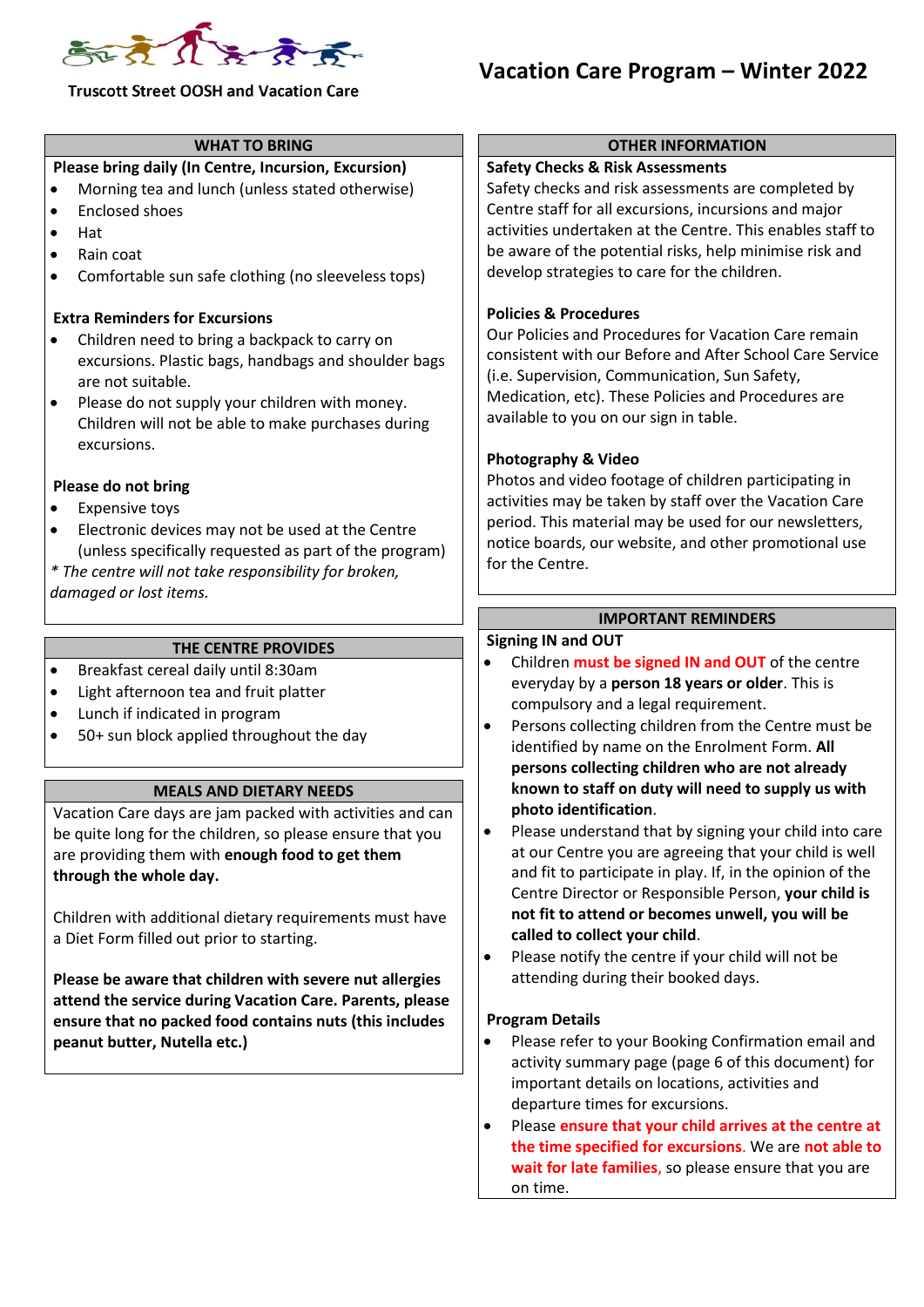

## **Vacation Care Program – Winter 2022**

| Monday 4 <sup>th</sup> July<br>\$85                                                                                                                                                                                                                                                      | Tuesday 5 <sup>th</sup> July                                                                                                                                                                                                                                                                                               | <b>Wednesday 6th July</b>                                                                                                                                                                                                                                                                                                                                     | Thursday 7 <sup>th</sup> July<br><b>S85</b>                                                                                                                                                                                                                                                 | Friday 8 <sup>th</sup> July<br><b>\$69</b>                                                                                                                                                                                       |
|------------------------------------------------------------------------------------------------------------------------------------------------------------------------------------------------------------------------------------------------------------------------------------------|----------------------------------------------------------------------------------------------------------------------------------------------------------------------------------------------------------------------------------------------------------------------------------------------------------------------------|---------------------------------------------------------------------------------------------------------------------------------------------------------------------------------------------------------------------------------------------------------------------------------------------------------------------------------------------------------------|---------------------------------------------------------------------------------------------------------------------------------------------------------------------------------------------------------------------------------------------------------------------------------------------|----------------------------------------------------------------------------------------------------------------------------------------------------------------------------------------------------------------------------------|
| <b>Archie Brothers</b><br>Arcade<br><b>Excursion</b>                                                                                                                                                                                                                                     | <b>Nerf Wars &amp;</b><br><b>Video Games Day</b><br><b>Incursion</b>                                                                                                                                                                                                                                                       | <b>Wild Rover</b><br><b>Wildlife Sanctuary</b><br><b>Incursion</b>                                                                                                                                                                                                                                                                                            | <b>Moving Bodies</b><br><b>Gymnastics &amp; Parkour</b><br><b>Excursion</b>                                                                                                                                                                                                                 | Cartooning<br>Workshop<br><b>Incursion</b>                                                                                                                                                                                       |
| <b>Challenge your friends</b><br>to a variety of games at<br>Sydney's number one<br>arcade!<br>Immerse yourself in-<br>- Arcade Games Galore!<br>- Ten pin bowling<br>- Bumper Cars<br>- Target Practice<br>- The Big 3D Screen<br>- Spy School<br>- Laser Tag<br>- Laser Tag Frightmare | Take aim at your friends in<br>nerf combat in a safe and<br>fun environment.<br>Alternate between<br>battling your friends in<br>the real world and the<br>virtual world with an array<br>of your favourite video<br>games/consoles<br>including:<br>- VR Headset<br><b>Nintendo Switch</b><br>Wii<br>X-Box<br>Playstation | Using the WILD Rover,<br><b>Wildlife Sanctuary staff</b><br>will bring a range of<br><b>Australian animals to</b><br>you!<br><b>With presentations</b><br>based on the Australian<br><b>Curriculum and inspired</b><br>by a range of topics<br>linked to your current<br>classroom curriculum, be<br>mesmerised by<br><b>Australia's natural</b><br>wildlife. | Use 2 sprung floor<br>areas, trampoline, foam<br>pit, novelty climbing<br>walls, climbing cargo<br>net, bars, beams,<br>springing equipment<br>and much more!<br>Vault over obstacles,<br>climb up walls and land<br>into commando rolls in<br>this military obstacle<br>training spin-off! | Be inspired to<br>creatvely express<br>yourself through the<br><b>Cartooning Workshop!</b><br>With a motto of "No<br>Mistakes", children<br>are encouraged to<br>open up and thrive,<br>producing work that is<br>sure to amaze. |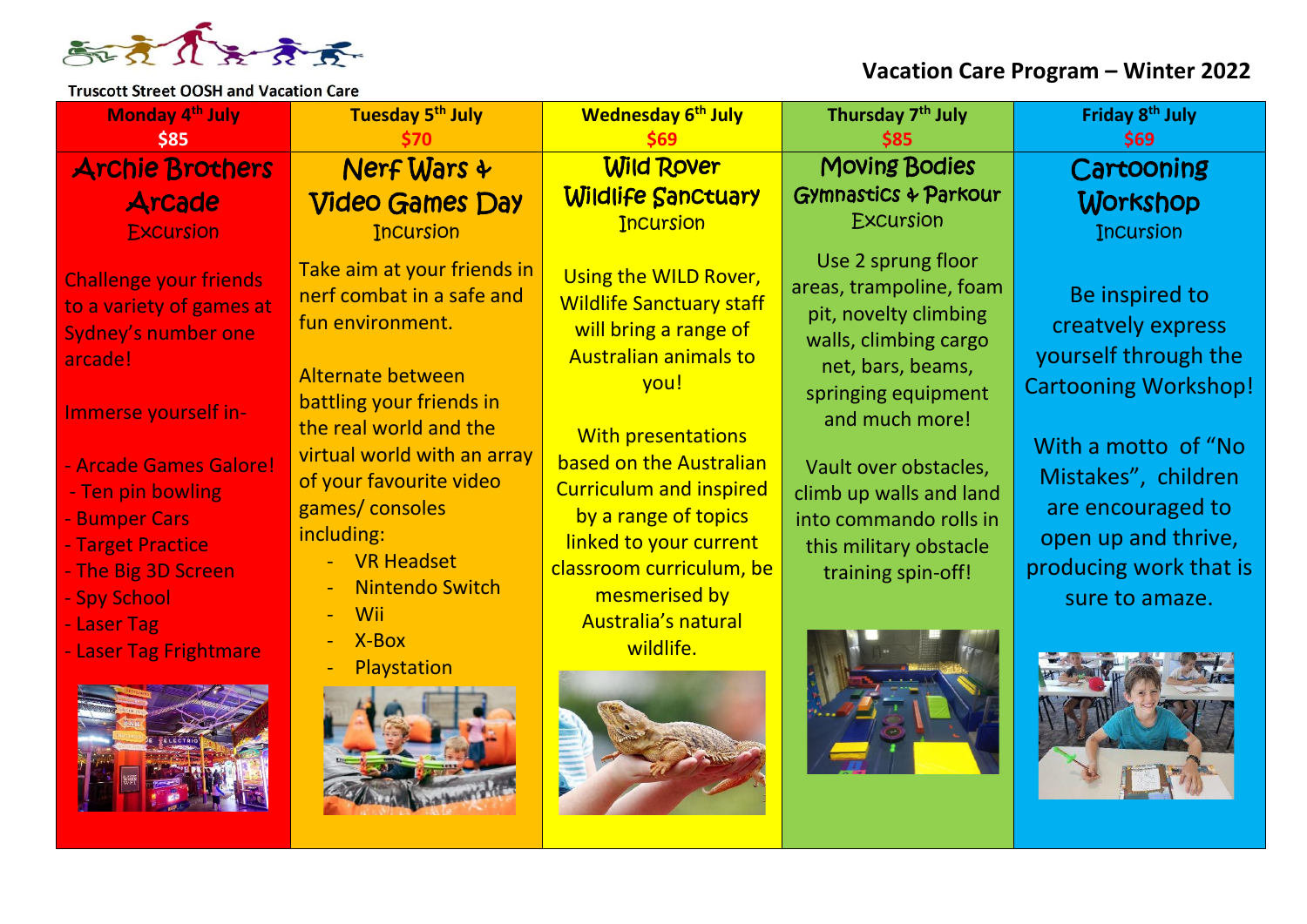

| Monday 11 <sup>th</sup> July                                                                                                                                                                                                                          | Tuesday 12th July                                                                                                                                                                                                                                     | <b>Wednesday 13th July</b>                                                                                                                                                                                                                                                                                                                                                                                             | Thursday 14th July                                                                                                                                                                                                                                                                       | Friday 15 <sup>th</sup> July                                                                                                                                                                                                                                                                 |
|-------------------------------------------------------------------------------------------------------------------------------------------------------------------------------------------------------------------------------------------------------|-------------------------------------------------------------------------------------------------------------------------------------------------------------------------------------------------------------------------------------------------------|------------------------------------------------------------------------------------------------------------------------------------------------------------------------------------------------------------------------------------------------------------------------------------------------------------------------------------------------------------------------------------------------------------------------|------------------------------------------------------------------------------------------------------------------------------------------------------------------------------------------------------------------------------------------------------------------------------------------|----------------------------------------------------------------------------------------------------------------------------------------------------------------------------------------------------------------------------------------------------------------------------------------------|
| <b>\$69</b>                                                                                                                                                                                                                                           |                                                                                                                                                                                                                                                       |                                                                                                                                                                                                                                                                                                                                                                                                                        |                                                                                                                                                                                                                                                                                          | <b>\$69</b>                                                                                                                                                                                                                                                                                  |
| <b>Invasion + Evasion</b>                                                                                                                                                                                                                             | <b>Mazes, Mysteries</b>                                                                                                                                                                                                                               | <b>Super Robotix</b>                                                                                                                                                                                                                                                                                                                                                                                                   | Mini Golf and                                                                                                                                                                                                                                                                            | Giant Games Day                                                                                                                                                                                                                                                                              |
| <b>Games Day</b>                                                                                                                                                                                                                                      | + Mighty Towers                                                                                                                                                                                                                                       | Workshop                                                                                                                                                                                                                                                                                                                                                                                                               | <b>Puzzle Rooms</b>                                                                                                                                                                                                                                                                      | <b>Incursion</b>                                                                                                                                                                                                                                                                             |
| <b>Incursion</b>                                                                                                                                                                                                                                      | <b>Excursion</b>                                                                                                                                                                                                                                      | <b>Incursion</b>                                                                                                                                                                                                                                                                                                                                                                                                       | Excursion                                                                                                                                                                                                                                                                                |                                                                                                                                                                                                                                                                                              |
| This program focuses on<br>developing fundamental<br>movement skills and<br>teamwork whilst<br>enjoying our fun packed<br>games.<br><b>Games include:</b><br><b>Dodgeball</b><br>Capture-the-flag<br><b>Kingball</b><br><b>Fresh</b><br><b>Snatch</b> | Join us in the Garden for<br>a day of fun, outdoor<br>challenges!<br>Our expert educators will<br>guide you through three<br>exciting tasks hidden<br>around the Botanic<br>Garden.<br>Have fun surrounded by<br>nature in a tech-free<br>environment | After learning about the<br>basics of robotics,<br>children work together<br>to control, compete, and<br>play with various types<br>of robots.<br>Participate in activities<br>such as:<br><b>Battle Bots</b><br>$\blacksquare$<br><b>Soccer Bots</b><br>$\blacksquare$<br><b>Dancing Bots</b><br>$\overline{\phantom{0}}$<br><b>Racing Bots</b><br>$\blacksquare$<br><b>Obstacle Course</b><br>SUPER<br><b>S.Gody</b> | Be excited for a day<br>filled with all kinds of<br>fun.<br>Test your mini golf<br>prowess with 9 holes of<br>putt putt against your<br>friends.<br>Immerse yourself in the<br>tricky world of puzzle<br>rooms. Be the fastest<br>team to escape each<br>room and win awesome<br>prizes! | What makes board games<br>even better?<br><b>Giant Board Games!</b><br><b>Giant Connect Four</b><br><b>Giant Jenga</b><br><b>Giant Snakes &amp;</b><br><b>Ladders</b><br><b>Giant Twister</b><br><b>Giant Checkers</b><br><b>Giant Chess</b><br><b>Giant Tic Tac Toe</b><br><b>Mini Golf</b> |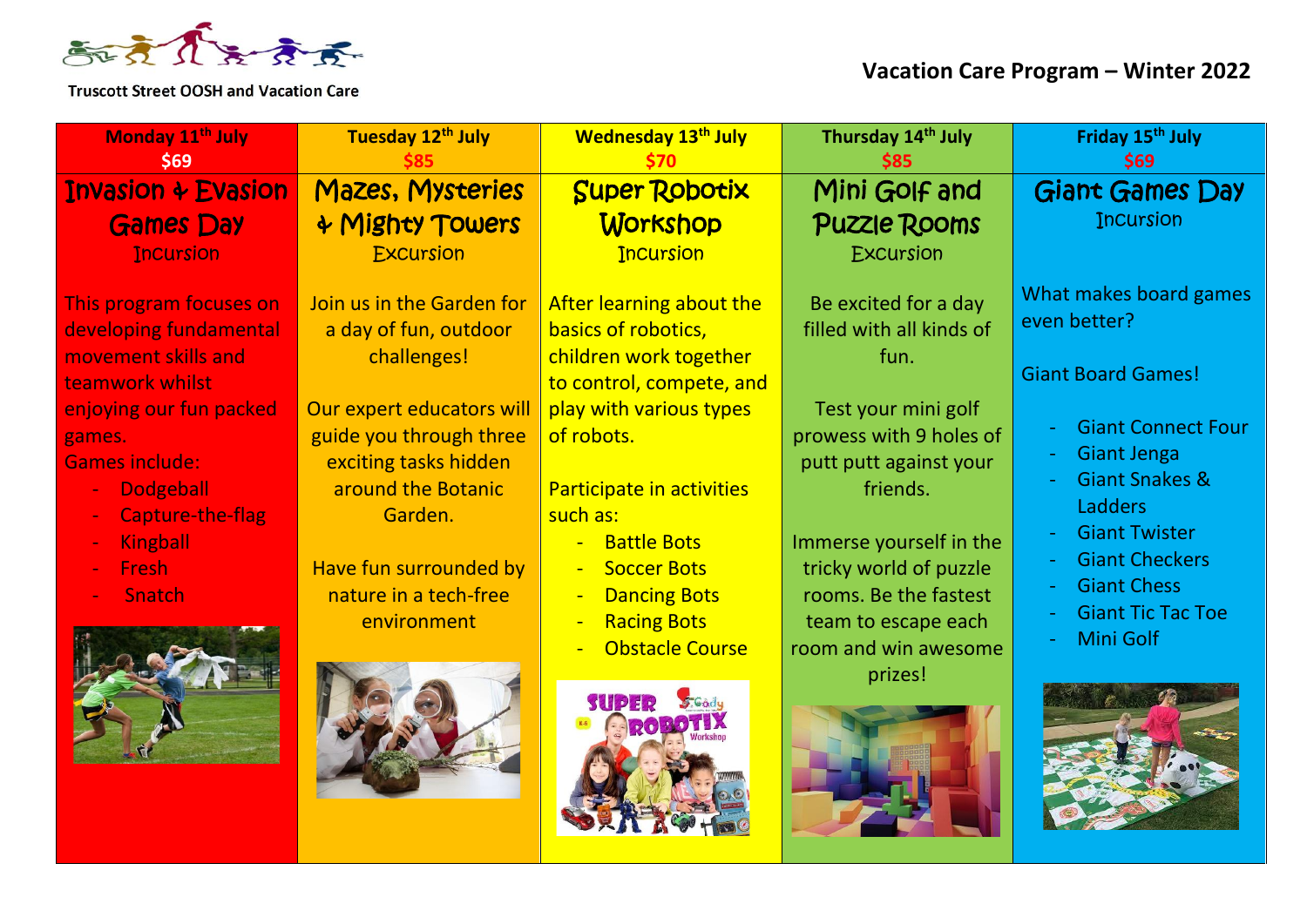

**Vacation Care Program – Winter 2022**

**Monday 18th July \$65** Cooking Day In Centre

What better way to round out the holidays than with an in-centre cooking day!

We'll be whipping up a feast of sweet treats, savoury favourites and lunch that's sure to satisfy everybody.